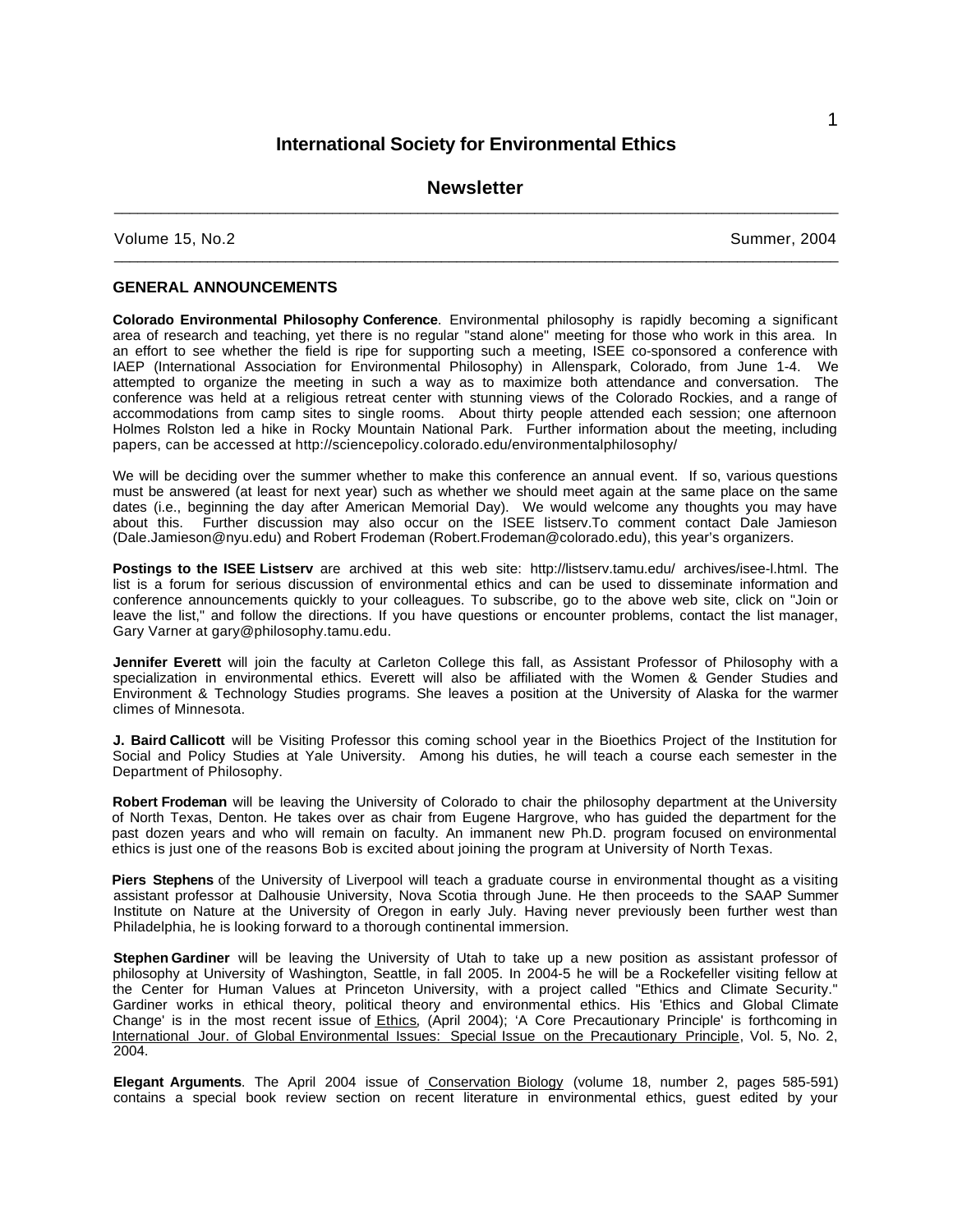newsletter editor. It includes the following reviews: Phil Cafaro, review of Peter Singer, One World: the Ethics of Globalization; Geoffrey Frasz, review of Peter List (ed.), Environmental Ethics and Forestry: a Reader; Ned Hettinger, review of Peter Wenz, Environmental Ethics Today; Jason Kawall, review of Bryan Norton, Searching for Sustainability: Interdisciplinary Essays in the Philosophy of Conservation Biology; Louke van Wensveen, review of Holmes Rolston, Genes, Genesis, and God: Values and Their Origins in Natural and Human History.

**Bush Bashing**. Philosophers teaching environmental ethics this fall and looking for books to summarize and criticize the Bush environmental record have some new choices. Peter Singer's The President of Good and Evil: The Ethics of George W. Bush (Dutton, 2004, \$25 hardback) "offers a look at almost every significant policy the administration has taken a position," according to Publishers Weekly. As near as I can tell, however, the book does not focus on environmental issues; those wanting more environmental and less Bush-centered text might want to consider Singer's earlier One World: the Ethics of Globalization (Yale University Press, 2002), with chapters on global climate change and a globally just distribution of wealth. Also just out, Carl Pope, executive director of the Sierra Club, and Paul Rauber have teamed up to write Strategic Ignorance: Why the Bush Administration is Recklessly Destroying a Century of Environmental Progress (Sierra Club Books, 2004, \$25 hardback). The book argues that "the Bush administration seeks nothing less than to overturn the consensus on natural resource policy that started with Theodore Roosevelt."

### **CONFERENCES AND CALLS FOR PAPERS**

**ISEE Sessions.** Proposals are invited for individual papers or group sessions for the APA Pacific, Central and Eastern Division meetings. For the Pacific, contact Philip Cafaro, acting on behalf of ISEE treasurer Lisa Newton, at cafaro@lamar.colostate.edu. For the Central, contact ISEE secretary Paul Thompson, thomp649@pilot.msu.edu. For the Eastern, contact ISEE Vice-President Clare Palmer, thomp649@pilot.msu.edu. c.palmer@lancaster.ac.uk. Snail mail addresses and telephone numbers at the end of the newsletter. The deadline for proposals is September 1 for the Pacific and Central, March 1 for the Eastern.

**ASBH Annual Meeting** in Philadelphia, October 28-31, 2004. This year the Environmental Bioethics Group and Philosophy Affinity Group will meet jointly to consider the philosophical and ethical foundations of environmental ethics as they pertain to healthcare and bioethics. Paper topics might include:

-The relationship between environmental ethics and bioethics generally;

-The Precautionary Principle and its ethical foundation;

-Environmental aspects of general technology and healthcare;

-Building environmental considerations into biotechnology;

-The nature of ethics – long term versus short term, individual versus global;

-Identifying environmental problems in health care for ethical analysis;

-Offering cross-over principles for uniting health care and environmental ethics;

Presentation of papers should take about 20 minutes. Please submit a 300 word abstract by August 5, 2004, to Judith Lee Kissell, Center for Health Policy and Ethics, Creighton University, 2500 California Plaza, Omaha, NE Fhone: 402-280-2207. Email: jkissell@creighton.edu. Or to Andrew Jameton., Section on Humanities and Law, Nebraska Medical Center, Box 986075, Omaha, NE 68198-6075. Phone: 402 559 4680. Email: ajameton@unmc.edu.

#### **Society for Philosophy and Technology** annual meeting, July 20-22, 2005.

Delft University of Technology, Delft, The Netherlands. Conference Theme: "Technology and Designing." The Society for Philosophy and Technology has sponsored conferences on philosophical aspects of technology since the late 1970s. Current conferences are held every other year, rotating between North America and Europe. The Society welcomes a broad range of papers from various philosophical perspectives and schools. This year, the program committee especially invites submissions on the conference theme of technology and designing, but submissions on all aspects of philosophy and technology are welcome, especially including work on biotechnology, genetics and philosophy, and information technology. Submissions to the conference may be made with an abstract of between 200 and 400 words by November 30, 2004. Proposals for full sessions are also welcome; please include abstracts for all papers to be included in sessions. Electronic submissions are preferred. They may be forwarded as a Word (.doc), Rich Text Format (.rtf) or Portable Document Format (.pdf) attachment to: sptdelft2005@tbm.tudelft.nl. If you would like to serve as a commentator, please contact the organizers at the same email address. Check the conference website (http://www.sptdelft2005.tbm.tudelft.nl/) for further information and updates.

**The Cardiff Centre for Applied Ethics** is holding a conference on Friday 23 July 2004 on 'The Ethics of Global Warming' in the Humanities Building, Cardiff University, Cardiff, Wales, UK. Speakers include Sir John Houghton ('The Science of Global Warming'), Michael Grubb ('Costing Impacts: On Omission and Commission'), Donald Brown ('The International Ethics of Atmospheric Pollution'), and Robin Attfield ('Future Generations: Considering All the Affected Parties'). For further information, please contact EvansDD@cardiff.ac.uk, or visit the conference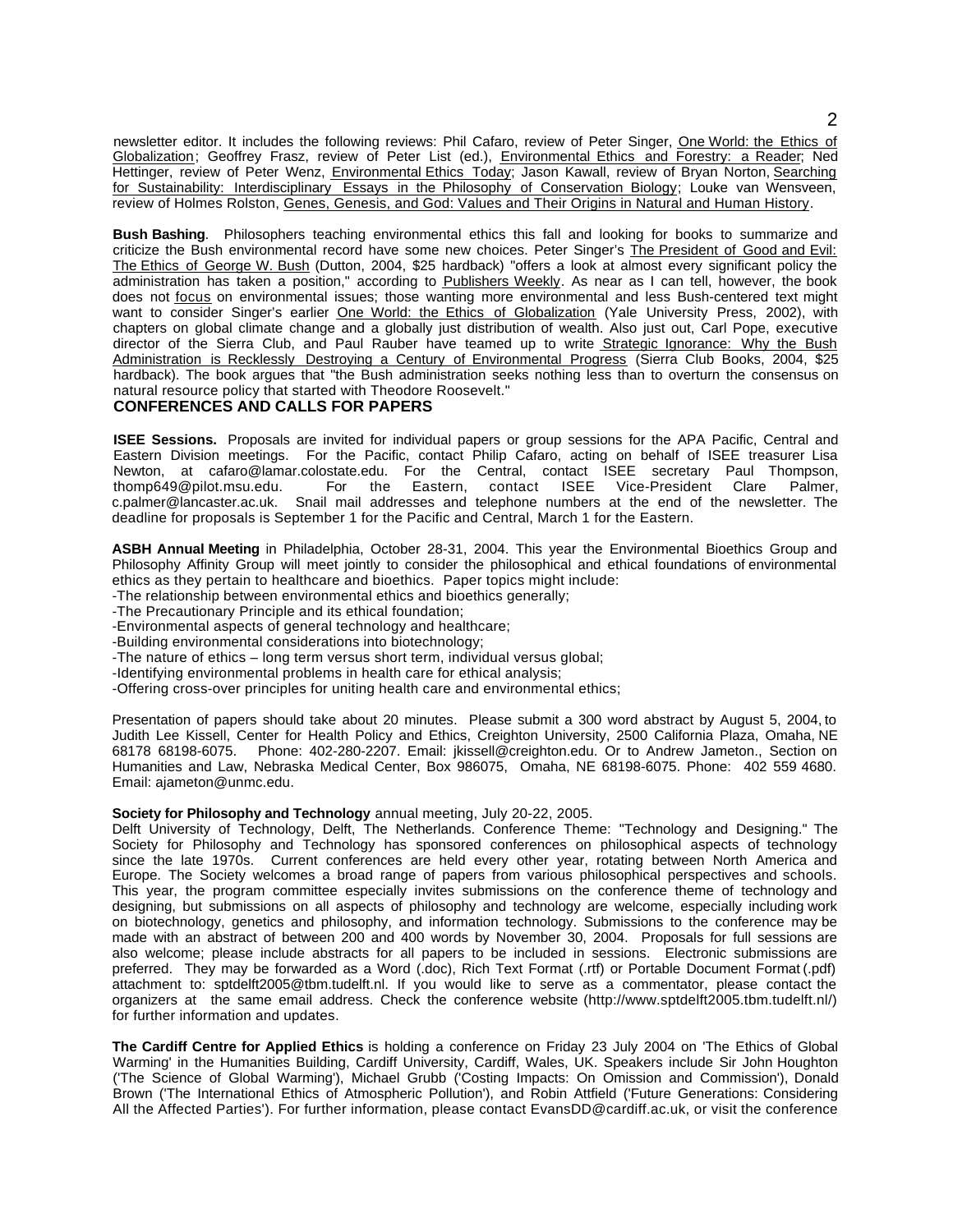#### website:

http://www.cf.ac.uk/encap/philosophy/ethics.

**The Journal of Agricultural and Environmental Ethics** welcomes articles on ethical issues confronting agriculture, food production, processing, and consumption, and environmental concerns. All papers published in the journal are thoroughly peer reviewed. The goal of this journal is to create a forum for discussion of moral issues arising from actual or projected social policies in regard to a wide range of questions. Among these are ethical questions concerning the responsibilities of agricultural producers, the assessment of technological changes affecting farm populations, the utilization of farmland and other resources, the development of intensive agriculture, the modification of ecosystems, animal welfare, the professional responsibilities of agrologists, veterinarians, or food scientists, the use of biotechnology, the safety, availability, and affordability of food. The editors also welcome papers on food issues, such as the ethics of consumption, food safety, regulation, GMO foods, labeling issues, and criteria for assessing food safety and nutritional value. Papers on environmental ethics/issues and environmental philosophy that are not directly related to agriculture or food systems are also welcome, including papers that address issues about nonhuman animal welfare, whether or not they concern farm or food animals. Other related topics of interest include resource conservation/ preservation, criteria for assessing ecosystem health, biodiversity preservation, toxic waste disposal, environmental racism, population ethics, corporate responsibility, endangered species, fisheries and aquaculture, and management of livestock and zoonotic. Papers may be submitted as an electronic file by e-mail directly to the

editor, Richard P. Haynes rhaynes@phil.ufl.edu. For information about book reviews, consult the Book Review editor, Dr. Kate Millar kate.millar@ nottingham.ac.uk. The journal is widely distributed and is also available on line. See the journal homepage http://www.kluweronline.com/issn/1187-7863. For a review of the variety of topics covered in past issues, see volume 15, No. 4 for a fifteen year index.

**Organization & Environment**: International Journal for Ecosocial Research seeks high quality papers for its `Futuristic and Utopian Studies' feature, which is being developed into a leading forum for the study of ecotopian and dystopian research as well as ecosocial forecasting. Organization & Environment is a leading international, peer-reviewed academic forum devoted to issues of environmental damage, repair, restoration and management, with special reference to the social causes and consequences of these processes, and operates a unique multiple feature format with a strong emphasis on interdisciplinarity and pluralism. The `Futuristic and Utopian Studies' section is dedicated to futures-oriented work, ranging from critical analyses of intentional communities and utopian texts through to creative and critical literary efforts along such lines, thus giving a broad platform for utopian greenery and stimulating speculation on environmental futures. Accordingly submissions to the section of up to the maximum 8,000 words are sought from environmental thinkers dealing with utopian thought and practice as well as from futures specialists more generally, and cutting edge contributions from scholars with interests in environmental politics, sociology and management, as well as environmental philosophers, literary and creative writers, activists, environmental historians and geographers are all welcome. Further details, including house style and other editorial contact details, are available at the Organization & Environment website at http://www.coba.usf.edu/jermier/journal.htm Submissions to the section should be despatched to either of its co-editors, namely Piers H.G. Stephens, Philosophy Department, University of Liverpool, 7 Abercromby Square, Liverpool L69 7WY, UK, email p.h.g.stephens@liv.ac.uk or Erin McKenna, Department of Philosophy, Pacific Lutheran University, Tacoma, WA 98447 0003 USA, email: mckenna@plu.edu.

#### **RECENT ARTICLES AND BOOKS**

--Alagona, PS, "Review of: Christian C. Young. In the Absence of Predators: Conservation and Controversy on the Kaibab Plateau". Environmental History 9 (no.1, 2004): 140.

--Akimoto, Hajime, "Global Air Quality and Pollution," Science 302(5 December 2003):1716-1719. Intercontinental transport and hemispheric air pollution by ozone jeopardize agricultural and natural ecosystems worldwide and have a strong effect on climate. Aerosols are spread globally but have a strong regional imbalance. In the 1990's nitrogen oxide emissions from Asia surpassed those from North America and Europe and should continue to exceed them for decades. International initiatives to mitigate global air pollution require participation from both developed and developing countries. Akimoto is a global change researcher, Yokohama, Japan.

--Andelman, SJ; Bowles, CM; Willig, MR; Waide, RB, "Understanding Environmental Complexity through a Distributed Knowledge Network", BioScience 54 (no.3, 2004): 240-246(7). Understanding environmental complexity and other dimensions of ecological systems necessitates a holistic approach that can be achieved only by identifying, retrieving, and synthesizing diverse data from distributed sources; by collaborating with other scientists from a broad range of disciplines; and by investigating many different systems. Knowledge Network for Biocomplexity (KNB) is developing new software tools to advance ecological understanding through discovery, access, retrieval, and management of distributed and heterogeneous ecological and environmental data. To address the need for cultural change in ecologists and other environmental scientists and to promote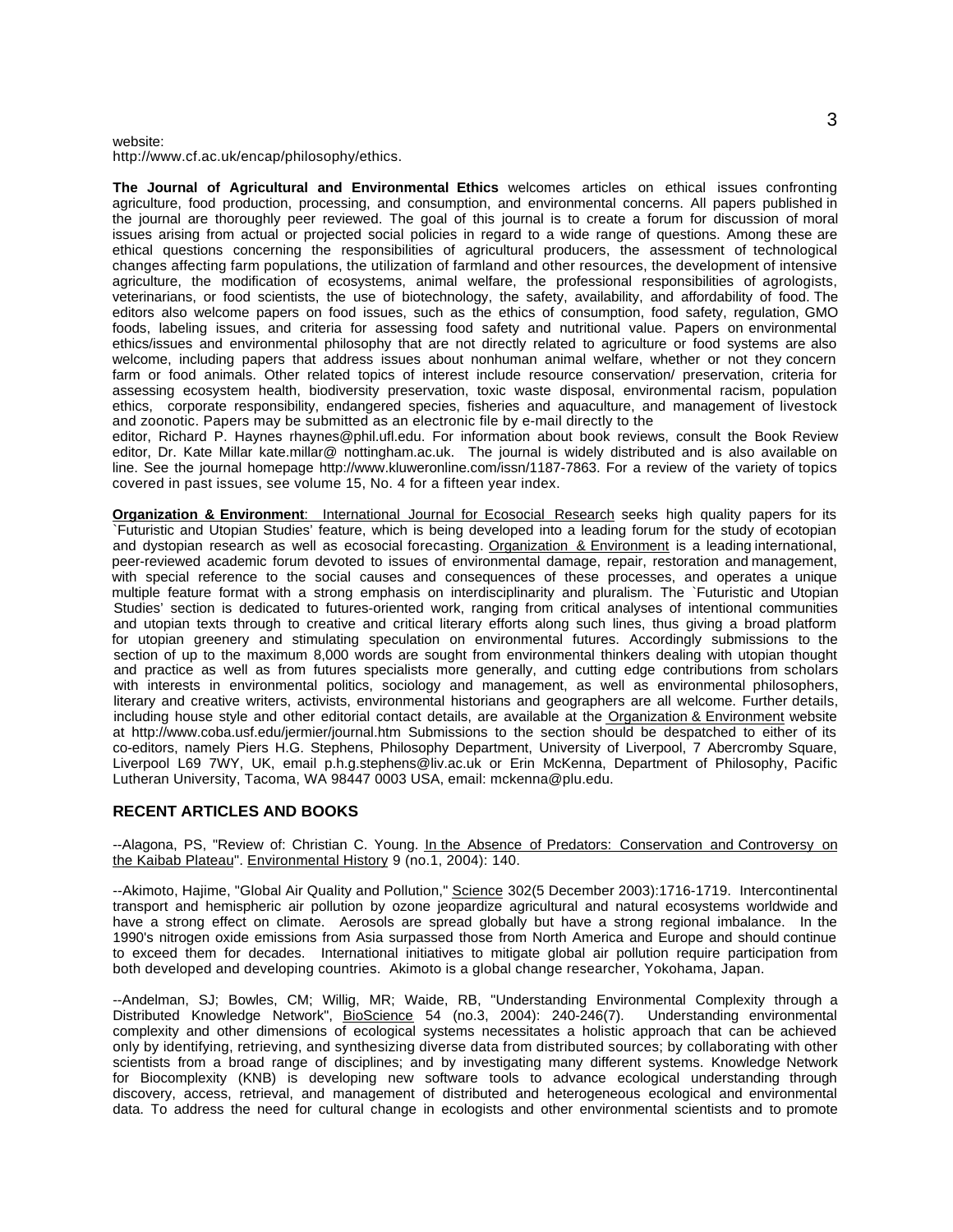collaborative and synthetic approaches, KNB and the National Center for Ecological Analysis and Synthesis are training a cadre of young investigators in techniques for the management and analysis of ecological data, with emphasis on multiscale integration and synthesis.

--Arnot, C; Fisher, PF; Wadsworth, R; Wellens, J, "Landscape metrics with ecotones: pattern under uncertainty", Landscape Ecology 19 (no.2, 2004): 181-195(15).

--Attfield, Robin, "Biocentric Consequentialism, Pluralism and `The Minimax Implication': A Reply to Alan Carter," Alan Carter's recent review in Mind of my Ethics of the Global Environment combines praise of biocentric consequentialism (as presented there and in Value, Obligation and Meta-Ethics) with criticisms that it could advocate both minimal satisfaction of human needs and the extinction of `inessential species' for the sake of generating extra people. Carter also maintains that as a monistic theory it is predictably inadequate to cover the full range of ethical issues, since only a pluralistic theory has this capacity. In this reply, I explain how the counterintuitive implications of biocentric consequentialism suggested by Carter (for population, needs-satisfaction and biodiversity preservation) are not implications, and argue that since pluralistic theories (in Carter's sense) either generate contradictions or collapse into monistic theories, the superiority of pluralistic theories is far from predictable. Thus Carter's criticisms fail to undermine biocentric consequentialism as a normative theory applicable to the generality of ethical issues." Attfield is in philosophy at University of Wales, Cardiff.

--Battisti, C; Gippoliti, S, "Conservation in the Urban-Countryside Interface: a Cautionary Note from Italy", Conservation Biology 18 (no.2, 2004): 581-583.

--Bauer, DM; Cyr, NE; Swallow, SK, "Public Preferences for Compensatory Mitigation of Salt Marsh Losses: a Contingent Choice of Alternatives", Conservation Biology 18 (no.2, 2004): 401-411.

--Beebe, JT, "Review of: Principles of Water Resources: History, Development, Management and Policy by Thomas V. Cech", Environments 31 (no.3, 2003): 85-86.

--Belovsky, GE; Botkin, DB; Crowl, TA; Cummins, KW; Franklin, JF; Hunter Jr, ML; Joern, A; Lindenmayer, DB; MacMahon, JA; Margules, CR; Scott, JM, "Ten Suggestions to Strengthen the Science of Ecology", BioScience 54 (no.4, 2004): 345-351(7). There are few well-documented, general ecological principles that can be applied to pressing environmental issues. When they discuss them at all, ecologists often disagree about the relative importance of different aspects of the sciences original and still important issues. It may be that the sum of ecological science is not open to universal statements because of the wide range of organizational, spatial, and temporal phenomena, as well as the sheer number of possible interactions. We believe, however, that the search for general principles has been inadequate to establish the extent to which generalities are possible. We suggest that ecologists may need to reconsider how we view our science. This article lists 10 suggestions for ecology, recognizing the many impediments to finding generalizations in this field, imposed in part by the complexity of the subject and in part by limits to funding for the study of ecology.

--Berger, J, "The Last Mile: How to Sustain Long-Distance Migration in Mammals", Conservation Biology 18 (no.2, 2004): 320-331.

--Browder, JO; Pedlowski, MA; Summers, PM, "Land Use Patterns in the Brazilian Amazon: Comparative Farm-Level Evidence from Rondonia", Human Ecology 32 (no.2, 2004): 197-224(28).

--Brown, Charles, and Ted Toadvine, eds., Eco-Phenomenology: Back to the Earth Itself. Albany: State University of New York Press, 2003. Explores the intersection of phenomenology with environmental philosophy, examining the contributions of Husserl, Heidegger, Merleau-Ponty, and Levinas, and proposing new phenomenological approaches to the natural world. Contributors include Charles S. Brown, Erazim Kohak, Lester Embree, John Llewelyn, Michael E. Zimmerman, Monika Langer, Don E. Marietta, Jr., Ted Toadvine, Irene J. Klaver, Christian Diehm, Edward S. Casey, and David Wood.

--Burkholder, R, "Review of: Kimberly A. Smith. Wendell Berry and the Agrarian Tradition: A Common Grace", Environmental History 9 (no.1, 2004): 151-152.

--Burley, CH, "Responses to Appeals, Litigation, and Forest Policy: Appeals and Litigation: A View from Industry", Journal of Forestry 102 (no.2, 2004): 49-50(2).

-- Cafaro, Philip, book review of Peter Singer, One World: the Ethics of Globalization, Conservation Biology 18 (no. 2, 2004): 585-6.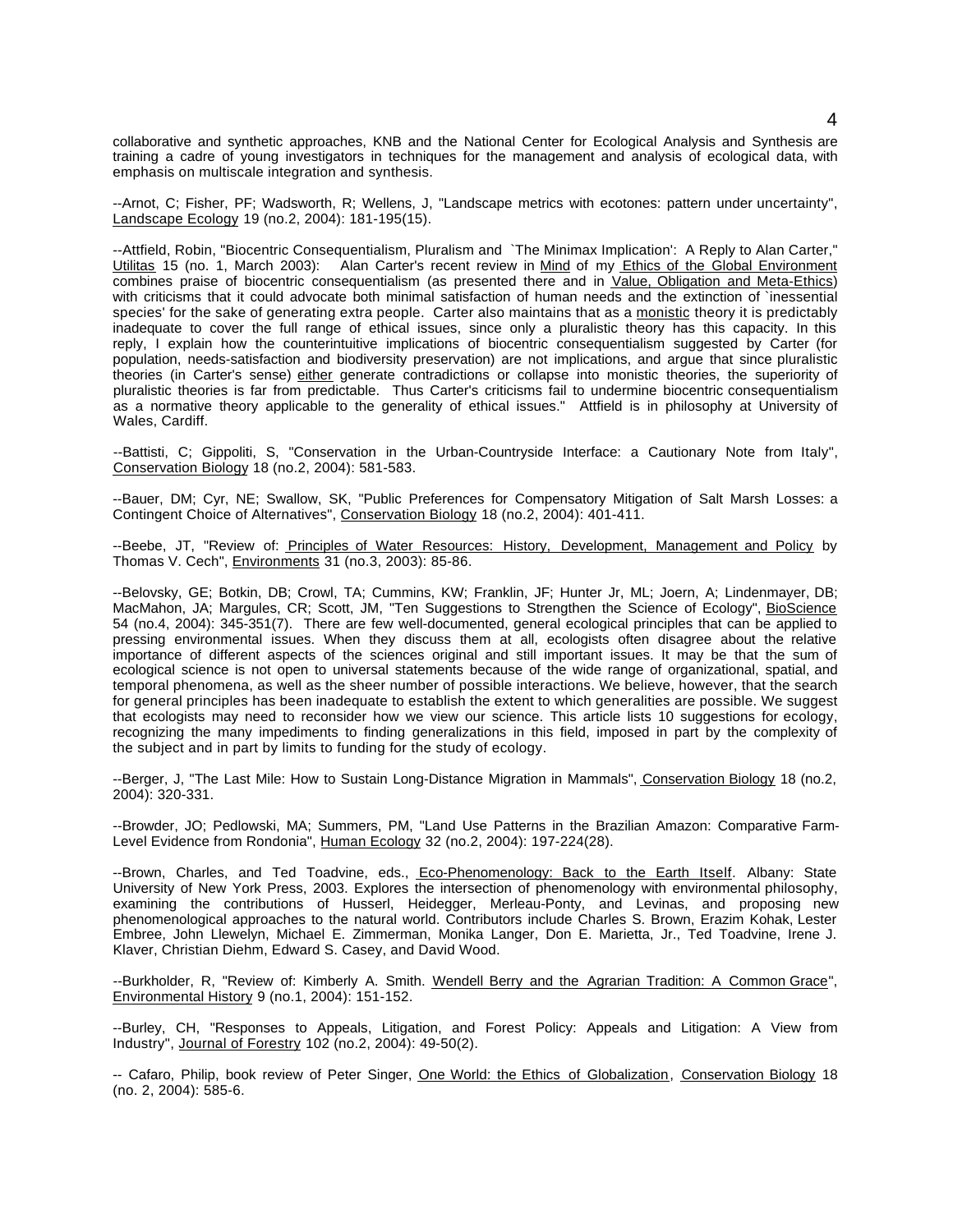--Calbick, KS, Day, JC; Gunton, TI, "Land Use Planning Implementation: A `Best Practices' Assessment", Environments 31 (no.3, 2003): 69-82.

--Carolan, MS, "Ecological Modernization Theory: What About Consumption?" Society and Natural Resources 17 (no.3, 2004): 247-260(14).

--Carolan, MS, "Ecological Modernization and Consumption: A Reply to Mol and Spaargaren", Society and Natural Resources 17 (no.3, 2004): 267-270(4).

--Chan, KMA, "The Golden Rule and the Potentiality Principle: Future Persons and Contingent Interests", Journal of Applied Philosophy 21 (no.1, 2004): 33-42(10).

--Cohen, MP, "Blues in the Green: Ecocriticism under Critique", Environmental History 9 (no.1, 2004): 9-36.

--Collins-Chobanian, Shari, ed., *Ethical Challenges to Business as Usual*. Prentice-Hall, 2005 (June 2004). Section 2 is on "Human Rights and Environmental Challenges to Development," Includes such articles as: Thomas Donaldson, "Moral Minimums for Multinationals"; James Nickel, "The Human Right to a Safe Environment"; Shari Collins-Chobanian, "Beyond Sax and Welfare Interests: A Case for Environmental Rights"; and Vandana Shiva, "Development, Ecology, and Women." Collins-Chobanian is a philosopher at Arizona State University West.

--Compson, Jane F., Whose Pain, Which Morality? A Defense of the Moral Considerability of Animals Using a Coherence Model of Ethical Justification.

M.A. Thesis, Colorado State University, 2004. In a search for a sound theoretical justification for the equal consideration of animals, moral realism and foundationalism are rejected as implausible. First general accounts to raise the moral status of animals (such as those of Peter Singer and Tom Regan) are beset by related difficulties. The coherence approach, demonstrated by second generation ethicists (such as Bernard Rollin and David DeGrazia) is defended. The epistemological differences between the realist and the coherence approach are exemplified with a discussion on value; the coherence approach is more plausible, though it does have to be defended against relativism. The coherence approach is applied to the counter-intuitive arguments of Peter Carruthers, showing that the coherence approach does not lead to a relativist free-for-all, but provides firm evaluative criteria for making moral judgments without having to postulate objective, mind-independent truths. Compson is in philosophy at the University of Central Florida, Orlando.

--Conard, R, "Review of: Matthew Dalbey. Regional Visionaries and Metropolitan Boosters: Decentralization, Regional Planning, and Parkways During the Interwar Years", Environmental History 9 (no.1, 2004): 148-149.

--Cooper, Gregory J., The Science of the Struggle for Existence: On the Foundations of Ecology. Cambridge, UK: Cambridge University Press, 2003. Ecology is interpreted as the science of the struggle for existence, linking it with evolutionary biology. Cooper puzzles about the differences, if any, between ecology and evolutionary biology. He also analyzes the tension between law-like explanations, such as characterize physics and chemistry, and the more historical character of both ecology and evolutionary biology, involving openness and unpredictability. Perhaps ecology is a piecemeal science. This also requires analysis of such ideas as stability, equilibrium, succession, and so forth. A better term than law is "nomic force" which "comes in degrees and is restricted to particular domains" (p. 123, p. 115, p. 181). "Theoretical explanation does not need laws in the traditional sense, only ... highly resilient generalizations" (p. 194). Cooper brings a sophisticated awareness of issues in the philosophy of science to bear on analysis of the tensions that have characterized ecology over the last century. Cooper is in philosophy and ethics at Washington and Lee University, Lexington, Va.

--Coulombe, MJ, "Exercising the Right to Object: A Brief History of the Forest Service Appeals Process", Journal of Forestry 102 (no.2, 2004): 10-13(4).

--Cullen, R, "Review of: Conservation Biology By Michael E. Soule & Gordon H. Orians", Natural Resources Journal 43 (no.3, 2003): 915-917.

--Curtler, Hugh Mercer, *Ethical Argument: Critical Thinking in Ethics*. New York: Oxford University Press, 2004. A section of the discussion cases is on "The Environment." Timbering in Oregon, British Columbia, Reserve Mining and dumping into Lake Superior, Nuclear power at Three-Mile Island, acid rain, toxics in groundwater. Cutler is in philosophy, Southwest Minnesota State University.

--Daehler, CC; Denslow, JS; Ansari, S; Kuo, HC, "A Risk-Assessment System for Screening Out Invasive Pest Plants from Hawaii and Other Pacific Islands", Conservation Biology 18 (no.2, 2004): 360-368.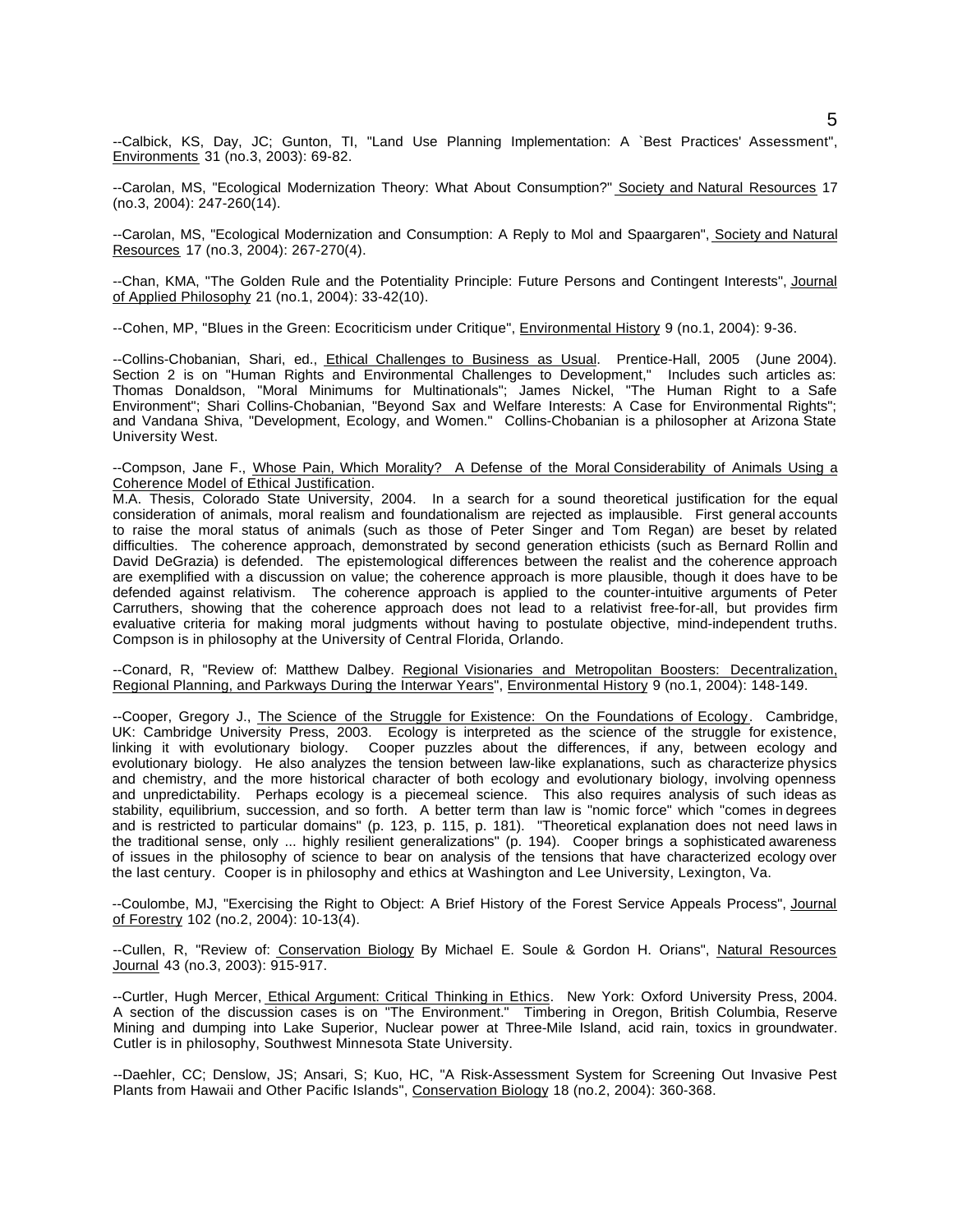--Dargavel, J, " Review of: Michael Williams. Deforesting the Earth: From Prehistory to Global Crisis", Environmental History 9 (no.1, 2004): 132-133.

--Davis, DE, "Review of: Suzanne Marshall. "Lord, We're Just Trying to Save Your Water": Environmental Activism and Dissent in the Appalachian South", Environmental History 9 (no.1, 2004): 150.

--De Marco, P; Coelho, FM, "Services performed by the ecosystem: forest remnants influence agricultural cultures pollination and production", Biodiversity and Conservation 13 (no.7, 2004): 1245-1255(11).

--DeJonge, Eccy, Spinoza and Deep Ecology: Challenging Traditional Approaches to Environmentalism. Aldershot, Hants. UK: Ashgate Publishing Ltd., 2004. Explores deep ecology and the way Spinoza's philosophy has been put to this aim. Only a self-realization, along the lines of Spinoza's philosophy, can afford a philosophy of care which is inclusive of humans and the non-human world, which recognizes the need for civil laws and democratic policies for human flourishing. Claiming that "deep ecology is a muddled polemic" (p. 145), de Jonge criticizes existing versions of deep ecology, especially in that they fail to accept that human concerns are integral to environmental issues. Originally a Ph.D. thesis.

--Dietz, JM; Aviram, R; Bickford, S; Douthwaite, K; Goodstine, A; Izursa, JL; Kavanaugh, S; MacCarthy, K; Oherron, M; Parker, K, "Defining Leadership in Conservation: a View from the Top". Conservation Biology 18 (no.1, 2004): 274-278.

--Dodds, WK; Gido, K; Whiles, MR; Fritz, KM; Matthews, WJ, "Life on the Edge: The Ecology of Great Plains Prairie Streams", BioScience 54 (no.3, 2004): 205-216(12). Great Plains streams are highly endangered and can serve as model systems for studying disturbance ecology and related issues of resistance and resilience in temperate freshwaters. The future for Great Plains streams is bleak, given the land-use changes and water-use patterns in the region and the large areas required to preserve intact, ecologically functional watersheds.

--Donlan, CJ; Martin, PS, "Role of Ecological History in Invasive Species Management and Conservation", Conservation Biology 18 (no.1, 2004): 267-269.

--Duncan, BW; Schmalzer, PA, "Anthropogenic influences on potential fire spread in a pyrogenic ecosystem of Florida, USA", Landscape Ecology 19 (no.2, 2004): 153-165(13).

--Dutcher, DD; Finley, JC; Luloff, AE; Johnson, J, "Landowner Perceptions of Protecting and Establishing Riparian Forests: A Qualitative Analysis", Society and Natural Resources 17 (no.4, 2004): 329-342(14).

--Edwards-Craig, R; Williams, PW; Gunton, TI, "Backcountry Tourism Perspectives On Shared Decision Making In B.C. Land Use Planning", Environments 31 (no.3, 2003): 31-50.

--Fagan, A, "Challenging the Bioethical Application of the Autonomy Principle within Multicultural Societies", Journal of Applied Philosophy 21 (no.1, 2004): 15-31(17).

--Finnigan, D; Gunton, TI; Williams, P, "Planning in the Public Interest: An Evaluation of Civil Society Participation in Collaborative Land Use Planning in British Columbia", Environments 31 (no.3, 2003): 13-30.

--Forsyth, DM; Duncan, RP; Bomford, M; Moore, G, "Climatic Suitability, Life-History Traits, Introduction Effort, and the Establishment and Spread of Introduced Mammals in Australia", Conservation Biology 18 (no.2, 2004): 557-569.

--Frank, Lone, "Charges Don't Stick to The Skeptical Environmentalist," Science 303(2 January 2004):28. Denmark's science ministry repudiated an earlier finding by one of its committees that Bjorn Lomberg's The Skeptical Environmentalist is "scientifically dishonest." They also note that the ruling does not vindicate The Skeptical Environmentalist either.

--Frasz, Geoffrey, book review of Peter List (ed.), Environmental Ethics and Forestry: a Reader, Conservation Biology 18 (no. 2, 2004): 586-7.

--Freilich, RH, "Smart Growth in Western Metro Areas", Natural Resources Journal 43 (no.3, 2003): 687-702.

--Frickel, S, "Scientist Activism in Environmental Justice Conflicts: An Argument for Synergy", Society and Natural Resources 17 (no.4, 2004): 369-376(8).

--Gardiner, Stephen M., The Global Warming Tragedy and the Dangerous Illusion of the Kyoto Protocol', Ethics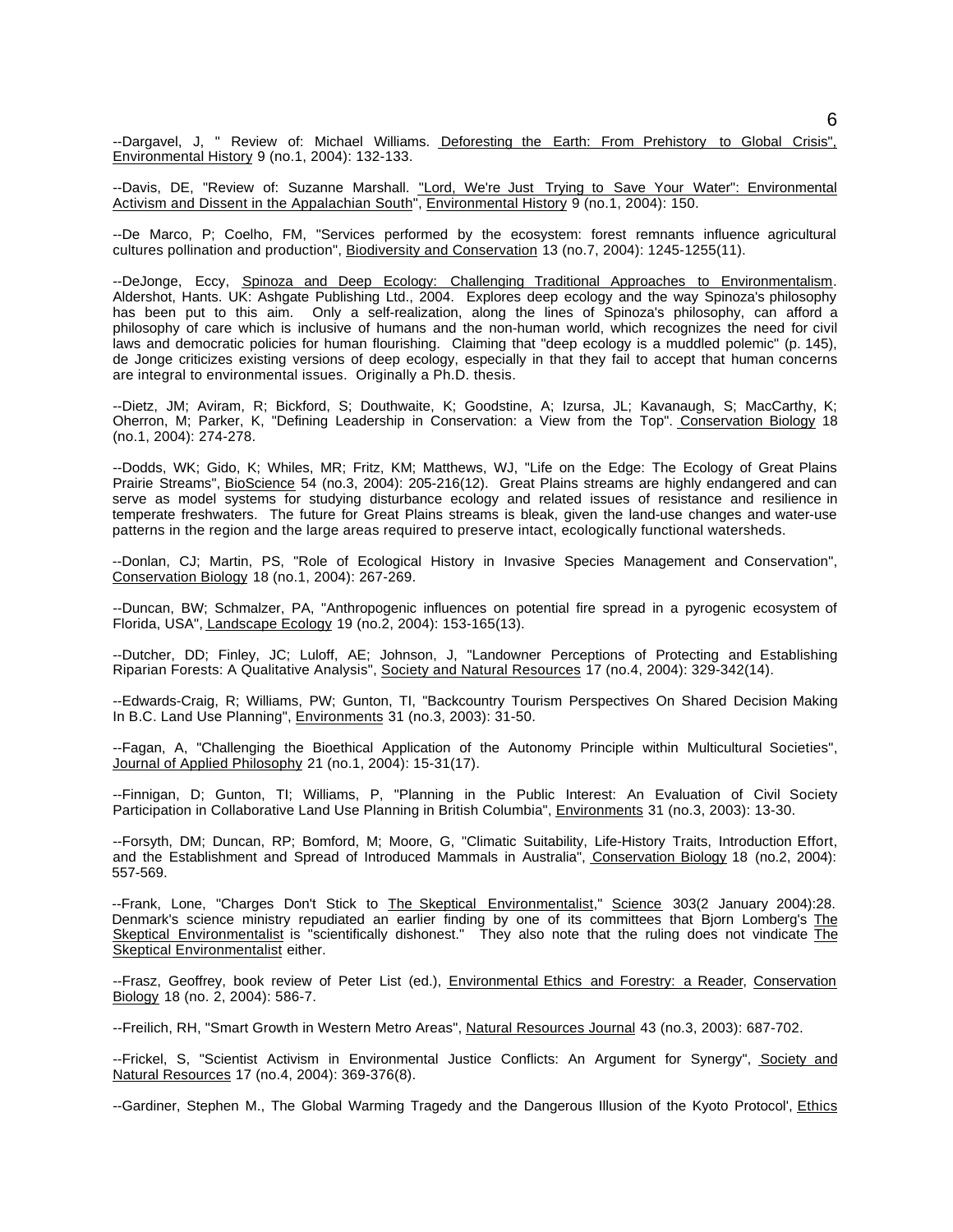and International Affairs, Vol. 18, No. 1, 2004, 23-39.

--Gardiner, Stephen M., 'The Pure Intergenerational Problem', The Monist: Special Issue on Moral Distance, Vol. 86, No. 3, July 2003, 481-500.

--Gennet, S, "The Ecological Benefits of EPA Actions: What Are They Worth?" BioScience 54 (no.3, 2004): 188- 188(1).

--Gifford, T, "Review of: John Warfield Simpson. Yearning for the Land: A Search for the Importance of Place", Environmental History 9 (no.1, 2004): 155.

--Ginsberg, J, "Enhancement of Survival or Abandonment of the Endangered Species Act?" BioScience 54 (no.3, 2004): 180-181(2).

--Giovinazzo, CT, "California's Global Warming Bill: Will Fuel Economy Preemption Curb California's Air Pollution Leadership?", Ecology Law Quarterly 30 (no.4, 2003): 893-954.

--Golten, R, "Review of: Translating Property: The Maxwell Land Grant and the Conflict over Land in the American West, 1840-1900 by Maria E. Montoya", Natural Resources Journal 43 (no.3, 2003): 921-924.

--Gomez-Pompa, A, "The Role of Biodiversity Scientists in a Troubled World", BioScience 54 (no.3, 2004): 217- 225(9). Biotic resources are under all kinds of old and new threats. Ecosystem transformation in many areas of high biodiversity has not diminished, in spite of national and international meetings, agreements, and discussions. The main reasons to protect these resources are that little information is available on those we know exist and that the great majority of resources are yet to be discovered. One argument used to convince the general public and governments of the need to preserve biological resources is that there are many potential uses of unknown plants, animals, or microorganisms: New medicines, foods, chemicals, and genes are there to be discovered. Unfortunately, this argument has been overused and, as a result, has created unrealistic expectations of great riches and spurred stringent legal measures to restrict biodiversity research. The limits placed on biodiversity research and on access to biological resources are becoming a major obstacle to scientific discovery. Major projects have been suspended following unjustified criticisms. In this article, I discuss possible explanations for this problem and present some possible solutions.

--Grigsby, WJ; "The Gendered Nature of Subsistence and Its Effect on Customary Land Tenure", Society and Natural Resources 17 (no.3, 2004): 207-222(16).

--Guclu, K; Karahan, F, "A review: the history of conservation programs and development of the national parks concept in Turkey", Biodiversity and Conservation 13 (no.7, 2004): 1373-1390(18).

--Gunton, TI; Day, JC; Williams, PW, "Evaluating Collaborative Planning: The British Columbia Experience", Environments 31 (no.3, 2003): 1-12.

--Hamilton, AC, "Medicinal plants, conservation and livelihoods", Biodiversity and Conservation 13 (no.8, 2004): 1477-1517(41).

--Hampshire, K; Bell, S; Wallace, G; Stepukonis, F, "'Real' Poachers and Predators: Shades of Meaning in Local Understandings of Threats to Fisheries", Society and Natural Resources 17 (no.4, 2004): 305-318(14).

--Hasselmann, K., et al (9 others), "The Challenge of Long-Term Climate Change," Science 302(12 December 2003):1923-1925. Climate policy needs to address problems on the scale of a century. This requires a considerably broader spectrum of policy measures than the primarily market-based accounts currently used. A theme in this issue of Science is "Tragedy of the Commons."

--Helmer, EH, "Forest conservation and land development in Puerto Rico", Landscape Ecology 19 (no.1, 2004): 29-40(12).

--Hettinger, Ned, book review of Peter Wenz, Environmental Ethics Today, Conservation Biology 18 (no. 2, 2004): 587-8.

--Hudspeth, Jr., Joe Mac. In the Southern Wild. University, MS: University of Mississippi Press, 2003. The incredible beauty and the plight of ecosystems within wetlands in the U.S. South.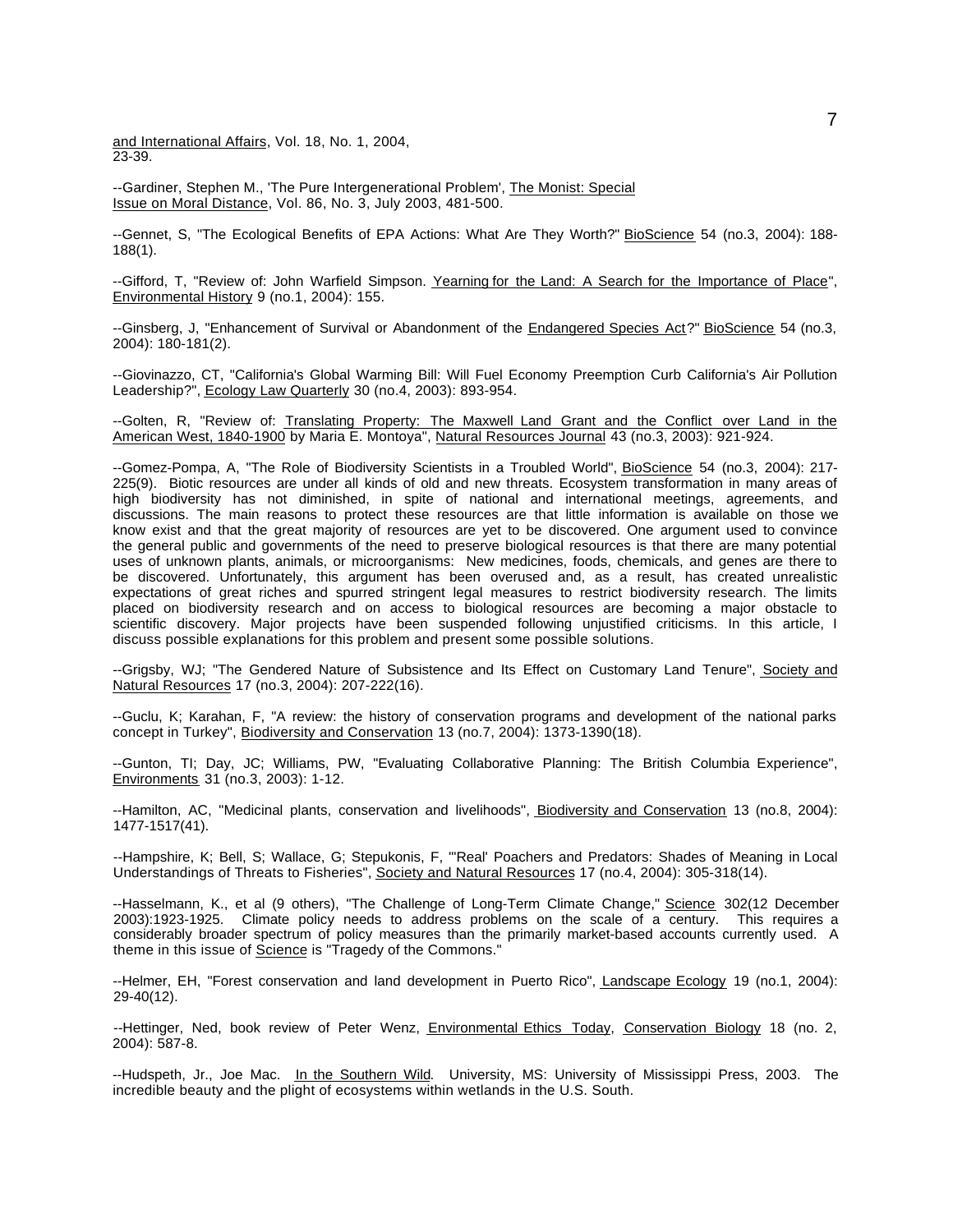--Hughes, JD, "Review of: John F. Richards. The Unending Frontier: An Environmental History of the Early Modern World" Environmental History 9 (no.1, 2004): 132-135.

--Hutchings, JA; Reynolds, JD, "Marine Fish Population Collapses: Consequences for Recovery and Extinction Risk", BioScience 54 (no.4, 2004): 297-309(13). Rapid declines threaten the persistence of many marine fish. Data from more than 230 populations reveal a median reduction of 83 in breeding population size from known historic levels. Few populations recover rapidly; most exhibit little or no change in abundance up to 15 years after a collapse. Reductions in fishing pressure, although clearly necessary for population recovery, are often insufficient. Persistence and recovery are also influenced by life history, habitat alteration, changes to species assemblages, genetic responses to exploitation, and reductions in population growth attributable to the Allee effect, also known as depensation. Heightened extinction risks were highlighted recently when a Canadian population of Atlantic cod (Gadus morhua) was listed as endangered, on the basis of declines as high as 99.9 over 30 years. Unprecedented reductions in abundance and surprisingly low rates of recovery draw attention to scientists limited understanding of how fish behavior, habitat, ecology, and evolution affect population growth at low abundance. Failure to prevent population collapses, and to take the conservation biology of marine fishes seriously, will ensure that many severely depleted species remain ecological and numerical shadows in the ecosystems that they once dominated.

--Igler, D, "Review of: Kathleen A. Brosnan. Uniting Mountain & Plain: Cities, Law, and Environmental Change Along the Front Range", Environmental History 9 (no.1, 2004): 141.

--Irvin, S, "Capacities, Context and the Moral Status of Animals", Journal of Applied Philosophy 21 (no.1, 2004): 61-76(16).

--Jarvis, K, "Review of: Karen R. Jones. Wolf Mountains: A History of Wolves Along the Great Divide", Environmental History 9 (no.1, 2004): 138-139.

--Jensen, D, "Bursting at the Seams", Ecologist 34 (no.2, 2004): 44-47. The Earth cannot sustain 6 billion of us, let alone the projected billions forecast for the future.

--Johnson, CY; Bowker, JM; Cordell, HK, "Ethnic Variation in Environmental Belief and Behavior: An Examination of the New Ecological Paradigm in Social Psychological Context", Environment and Behavior 36 (no.2, 2004): 157-186.

--Joireman, JA; VanLange, PAM; VanVugt, M, "Who Cares About the Environmental Impact of Cars? Those With an Eye Toward the Future", Environment and Behavior 36 (no.2, 2004): 187-206.

--Jorden, DA; Hentrich, MA, "Public Participation Is on the Rise: A Review of the Changes in the Notice and Hearing Requirements for the Adoption and Amendment of General Plans and Rezonings Nationwide and in Recent Arizona Land Use Legislation", Natural Resources Journal 43 (no.3, 2003): 865-886.

--Kawall, Jason, book review of Bryan Norton, Searching for Sustainability: Interdisciplinary Essays in the Philosophy of Conservation Biology, Conservation Biology 18 (no. 2, 2004): 589-90.

--Keniry, Julian, Ecodemia: Campus Environmental Stewardship at the Turn of the 21st Century. Washington, DC: National Wildlife Foundation, 1995. Lessons in smart management from administrators, staff, and students.

--Kitcher, P, "Responsible Biology", BioScience 54 (no.4, 2004): 331-336(6). Responsible conduct in science is more than simply a matter of following everyday ethical imperatives--not misreporting what actually happened in the lab, dealing honestly with colleagues, and so forth. Scientific responsibility arises because scientists play a special role, and that role brings obligations. In this article I maintain that scientists have an obligation to reflect on the ends of scientific research; that scientists should work for the public good, directing their efforts toward an ideal of well-ordered science; and that the ideal of well-ordered science should be understood in a global and democratic fashion.

--Krajick, Kevin, "Methuselahs in our Midst," Science 302(31 October 2003):768-769. Scientists and tree lovers are discovering old-growth trees--and clues to the past--in places where they were long thought to be lost. Often in precipice slopes and talus, and sometimes gnarled and twisted, cedars and oaks may be 500 years old; bald cypress in swamps 1700-2000 years old, white cedars in Canada 1000 years old.

--Linklater, WL, "Wanted for Conservation Research: Behavioral Ecologists with a Broader Perspective", BioScience 54 (no.4, 2004): 352-360(9). Behavioral ecologists have advocated a greater role for behavioral research in conservation, and the contribution of behavioral study to conservation has increased dramatically.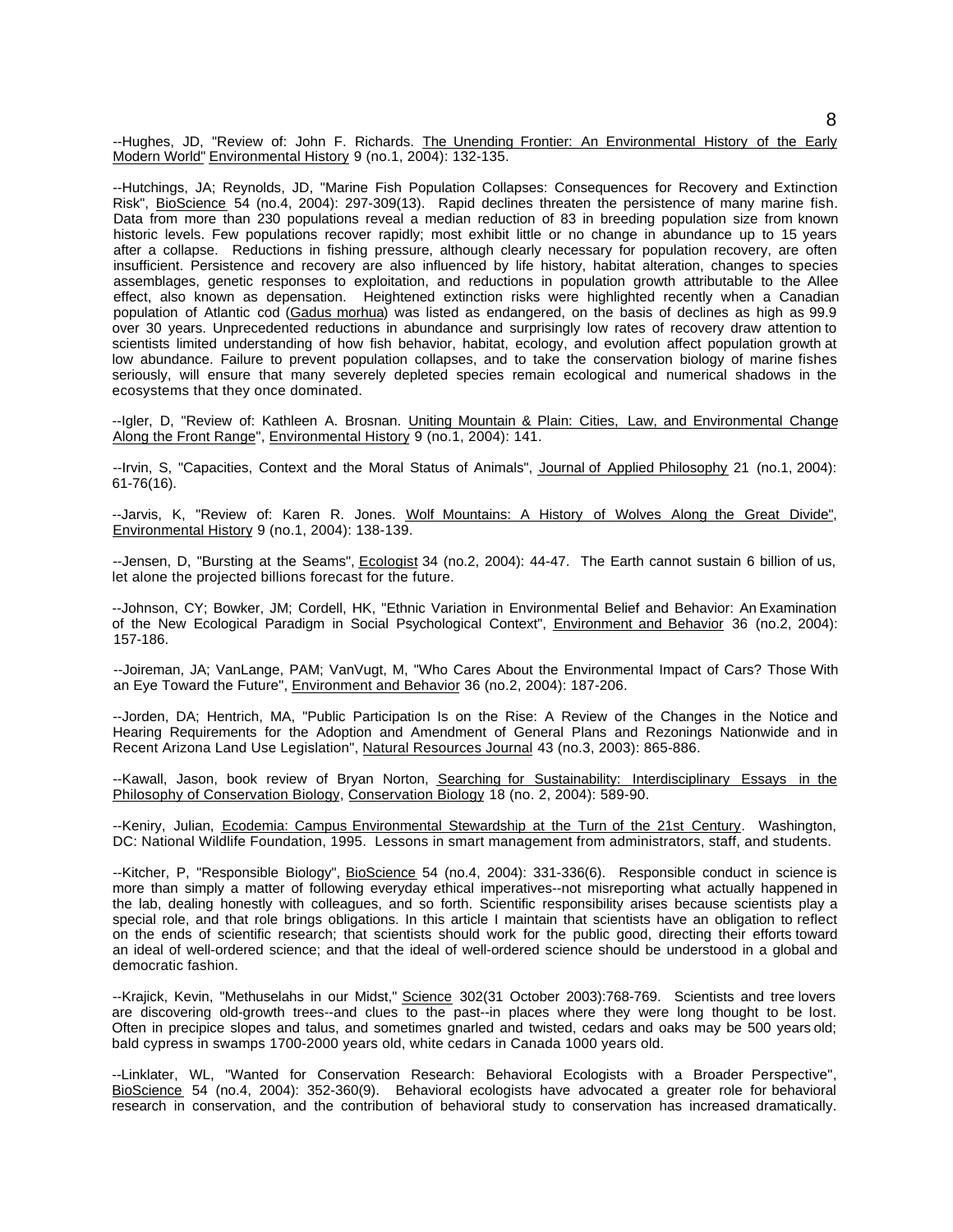However, a review of the literature in the fields of behavioral ecology and conservation finds that half the articles that investigate behavior in conservation journals do not advance beyond the descriptive phase (compared with 14 percent in behavioral ecology journas) and that most articles in behavioral ecology journals (71 percent) are narrowly focused on questions about the adaptive value of behavior, whereas conservation biology journals include more diverse interests such as causative and developmental mechanisms (43 percent). Addressing this mismatch between the disciplines is the key to improving the utility of behavioral ecology in conservation. The solution I propose is a renewed appreciation of Tinbergen's paradigm, both in behavioral ecology, where it can encourage more pluralistic research by integrating proximate and evolutionary questions, and in conservation biology, where it can structure the advance from descriptive studies of behavior to behavioral problem solving.

--Lucero, L, "The State of the Natural Resources Literature Recent Books on Growth, Public Lands, and the Environment", Natural Resources Journal 43 (no.3, 2003): 903-914.

--Lucero, L; Tarlock, AD, "Water Supply and Urban Growth in New Mexico: Same Old, Same Old or a New Era?" Natural Resources Journal 43 (no.3, 2003): 803-836.

--Lydeard C.; Cowie RH; Ponder WF; Bogan AE; Bouchet P; Clark SA; Cummings KS; Frest TJ; Gargominy O; Herbert DG; Hershler R; Perez KE; Roth B; Seddon M; Strong EE; Thompson FG, "The Global Decline of Nonmarine Mollusks", BioScience 54 (no.4, 2004): 321-330(10). Invertebrate species represent more than 99 of animal diversity; however, they receive much less publicity and attract disproportionately minor research effort relative to vertebrates. Nonmarine mollusks (i.e., terrestrial and freshwater) are one of the most diverse and imperiled groups of animals, although not many people other than a few specialists who study the group seem to be aware of their plight. Nonmarine mollusks include a number of phylogenetically disparate lineages and species-rich assemblages that represent two molluscan classes, Bivalvia (clams and mussels) and Gastropoda (snails, slugs, and limpets). In this article we provide an overview of global nonmarine molluscan biodiversity and conservation status, including several case studies documenting the diversity and global decline of nonmarine mollusks. We conclude with a discussion of the roles that mollusks and malacologists should play in conservation, including research, conservation management strategies, and education and outreach.

--Lynas, M, "Red Dust Rising", Ecologist 34 (no.1, 2004): 44-54. If you want to be convinced that global warming is happening, you need to visit China.

--Lynch, MJ; Stretesky, PB; Burns, RG, "Determinants of Environmental Law Violation Fines Against Petroleum Refineries: Race, Ethnicity, Income, and Aggregation Effects", Society and Natural Resources 17 (no.4, 2004): 343-357(15).

--MacDowell, LS, "Review of: Neil S. Forkey. Shaping the Upper Canadian Frontier: Environment, Society, and Culture in the Trent Valley; and John M. Findlay and Ken S. Coates, eds. Parallel Destinies: Canadian-American Relations West of the Rockies", Environmental History 9 (no.1, 2004): 136-137.

--McDonald, Hugh P., John Dewey and Environmental Philosophy. Albany, NY: State University of New York Press, 2004. Major figures in contemporary environmental ethics compared, contrasted with a detailed analysis of John Dewey's ethics, his theory of intrinsic value, and his holistic approach to moral justification. Arguing against the idea that Dewey's philosophy is anthropocentric, McDonald claims that using Dewey's philosophy will result in a superior framework for environmental ethics. McDonald is in philosophy at New York City College of Technology (CUNY).

--Malmsheimer, RW; Keele, D; Floyd, DW, "National Forest Litigation in the US Courts of Appeals", Journal of Forestry 102 (no.2, 2004): 20-25(6).

--Mank, BC, "The Murky Future of the Clean Water Act after SWANCC: Using a Hydrological Connection Approach to Saving the Clean Water Act", Ecology Law Quarterly 30 (no.4, 2003): 811-892.

--Manring, NJ, "Locking the Back Door: The Implications of Eliminating Postdecisional Appeals in National Forest Planning" Society and Natural Resources 17 (no.3, 2004): 235-245(11).

--Mathews, Freya, For Love of Matter: A Contemporary Panpsychism. Albany: State University of New York Press, 2003. "To adopt a panpsychist outlook is to enter the terrain of `spirituality,' since it opens up this possibility of communicative engagement with a responsive world that invites us to assume an attitude of eros in relation to it. In considering this invitation however, we are immediately confronted with the traditional problem of evil: why should we make ourselves available and vulnerable to a world that can and does visit so much suffering and harm upon us? How can we affirm the erotic intent of the One in creating us, in the light of the tortured testimony of the created?" (p. 10). A useful account is the story of Eros and Psyche, recorded by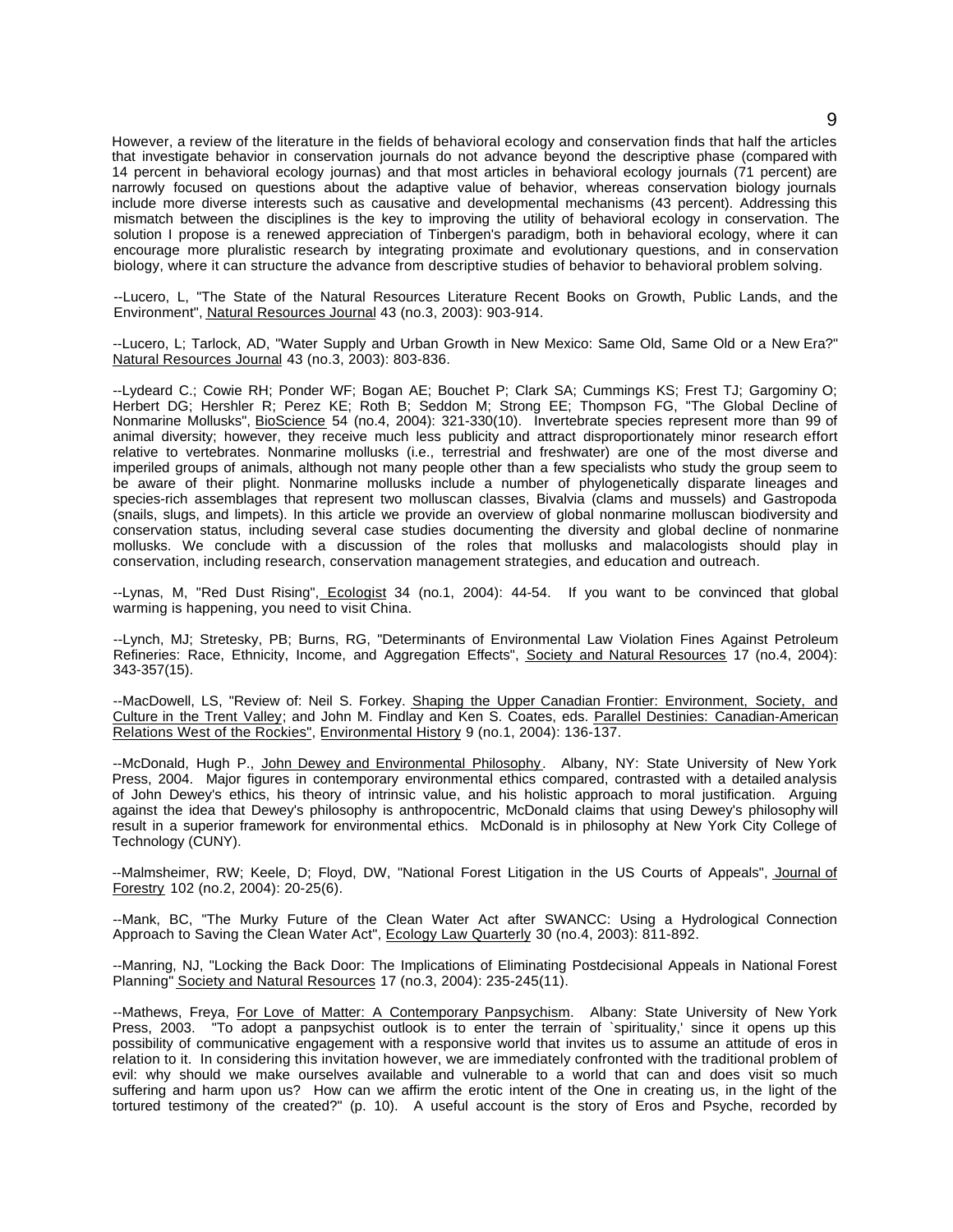Lucius Apuleius in the second century A.D. "This story reveals how it is possible to sustain an erotic engagement with the world, consonant with a panpsychist outlook, in full knowledge of the possibilities of suffering and death that this world holds for us" (p. 10). Mathews is in philosophy, La Trobe University, Australia.

--McGrath, SW, "Review of: Susan Fenimore Cooper. Rochelle Johnson and Daniel Patterson, eds. Essays on Nature and Landscape", Environmental History 9 (no.1, 2004): 153.

--McHenry, MG, "The Worst of Times: A Tale of Two Fishes in the Klamath Basin", Environmental Law 33 (no.4, 2003): 1019-1058.

--Merenlender, AM; Huntsinger, L; Guthey, G; Fairfax, SK; "Land Trusts and Conservation Easements: Who Is Conserving What for Whom?", Conservation Biology 18 (no.1, 2004): 65-76.

--Miller, AP, "Rural Development Considerations for Growth Management", Natural Resources Journal 43 (no.3, 2003): 781-802.

--Miller, B; Conway, W; Reading, RP; Wemmer, C; Wildt, D; Kleiman, D; Monfort, S; Rabinowitz, A; Armstrong, B; Hutchins, M, "Evaluating the Conservation Mission of Zoos, Aquariums, Botanical Gardens, and Natural History Museums", Conservation Biology 18 (no.1, 2004): 86-93.

--Miller, JR; Turner, MG; Smithwick, EAH; Dent, CL; Stanley, EH, "Spatial Extrapolation: The Science of Predicting Ecological Patterns and Processes", BioScience 54 (no.4, 2004): 310-320(11). Ecologists are often asked to contribute to solutions for broadscale problems. The extent of most ecological research is relatively limited, however, necessitating extrapolation to broader scales or to new locations. Spatial extrapolation in ecology tends to follow a general framework in which (a) the objectives are defined and a conceptual model is derived; (b) a statistical or simulation model is developed to generate predictions, possibly entailing scaling functions when extrapolating to broad scales; and (c) the results are evaluated against new data. In this article, we examine the application of this framework in a variety of contexts, using examples from the scientific literature. We conclude by discussing the challenges, limitations, and future prospects for extrapolation.

--Mintz, J. A., "The Uncertain Future Path of Environmental Enforcement and Compliance: A Book Review Essay Regarding Clifford Rechtschaffen and David L. Markell, Reinventing Environmental Enforcement and the State-Federal Relationship," Environmental Law 33(2003): 1093-1104.

--Mol APJ; Spaargaren, G, "Ecological Modernization and Consumption: A Reply", Society and Natural Resources 17 (no.3, 2004): 261-265(5).

--Montrie, C, "Review of: Barbara Freese. Coal: A Human History", Environmental History 9 (no.1, 2004): 146.

--Mortimer, MJ; Scardina, AV; Jenkins DH, "Policy Analysis and National Forest Appeal Reform", Journal of Forestry 102 (no.2, 2004): 26-32(7).

--Musschenga, AW, "Identity-Neutral and Identity-Constitutive Reasons for Preserving Nature", Journal of Applied Philosophy 21 (no.1, 2004): 77-88(12).

--Nagle, JC, "Biodiversity and Mom", Ecology Law Quarterly 30 (no.4, 2003): 991-1002.

--Nemarundwe, N, "Social Charters and Organisation for Access to Woodlands: Institutional Implications for Devolving Responsibilities for Resource Management to the Local Level in Chivi District, Zimbabwe", Society and Natural Resources 17 (no.4, 2004): 279-291(13)

--Nepstad, D; Azevedoramos, C; Lima, E; McGrath, D; Pereira, C; Merry, F, "Managing the Amazon Timber Industry", Conservation Biology 18 (no.2, 2004): 575-577.

--Nicholas, JC, Juergensmeyer, JC, "Market Based Approaches to Environmental Preservation: To Environmental Mitigation Fees and Beyond", Natural Resources Journal 43 (no.3, 2003): 837-864.

--Nobis, N, "Carl Cohens `Kind' Arguments For Animal Rights and Against Human Rights", Journal of Applied Philosophy 21 (no1, 2004): 43-59(17).

--Nogales, M; Martin, A; Tershy, BR; Donlan, CJ; Veitch, D; Puerta, N; Wood, B; Alonso, J, "A Review of Feral Cat Eradication on Islands", Conservation Biology 18 (no.2, 2004): 310-319.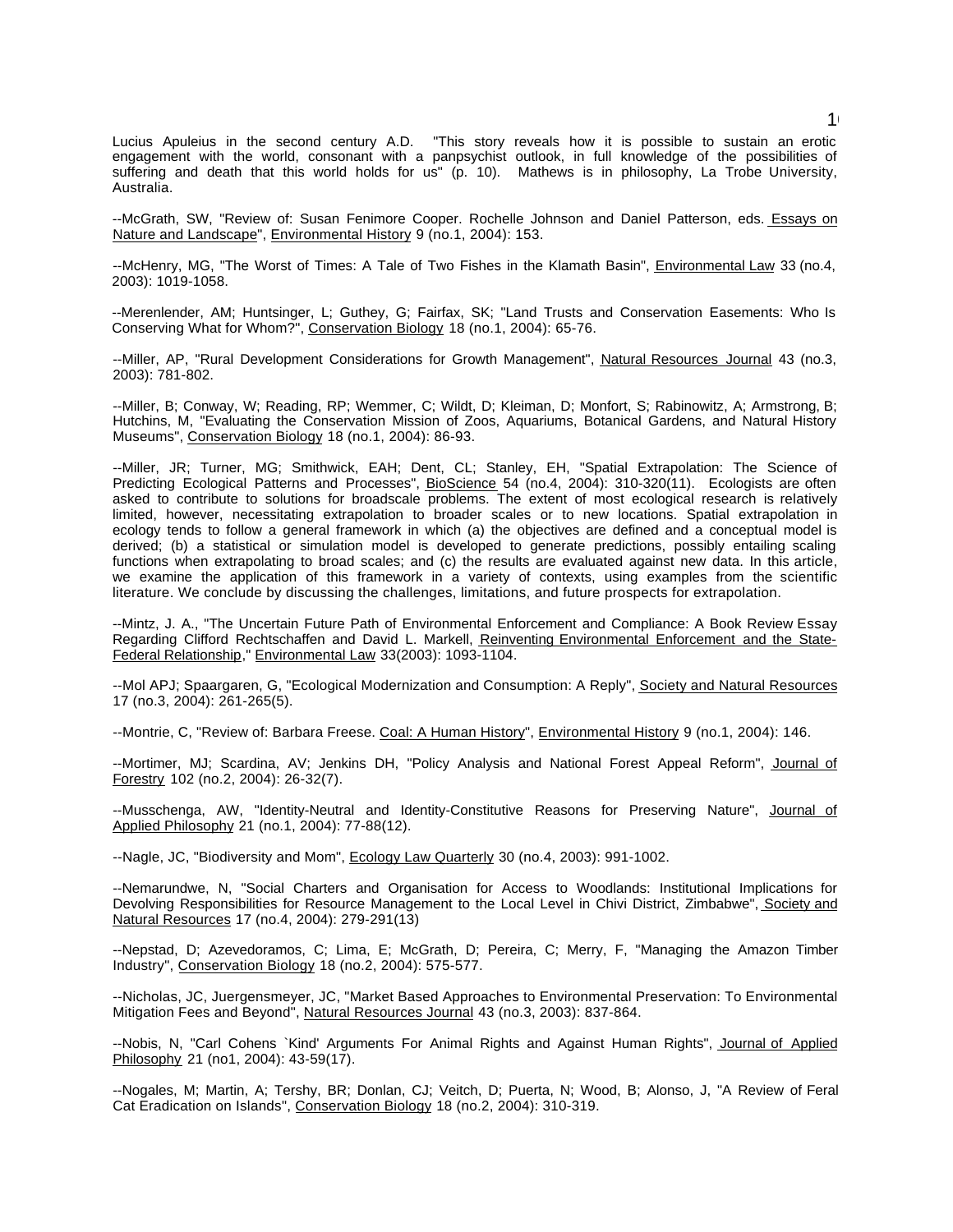--Norgaard, RB, "Posthuman Enough?", BioScience 54 (no.3,2004): 255-259(5).

--Norris, S, "Only 30: A Portrait of the Endangered Species Act as a Young Law", BioScience 54 (no.4, 2004): 288-294(7).

--Northcott, Michael S., "Do Dolphins Carry the Cross? Biological Moral Realism and Theological Ethics," New Blackfriars (monthly review edited by the English Dominicans) vol. 84, no. 994, December 2003. "Christians who own that dolphins reveal aspects of the cruciform shape of biological and social reality will also wish to shun foods gotten at the expense of the casual destruction of this wondrously rich exemplar of God's created order. ... Dolphins and porpoises, which are so close to humans in many aspects of their flourishing, ... are the victims of this lack of virtue amongst modern fisherfolk." (p. 552). Northcott is in theological ethics, New College, University of Edinburgh.

--Nygren, A, "Contested Lands and Incompatible Images: The Political Ecology of Struggles Over Resources in Nicaraguas Indio-Maiz Reserve", Society and Natural Resources 17 (no.3, 2004): 189-205(17).

--Olaughlin, J, "Policy Analysis Framework for Sustainable Forestry: National Forest Case Study", Journal of Forestry 102 (no.2, 2004): 34-41(8).

--Opsahl, RW, "Chronic Wasting Disease of Deer and Elk: A Call for National Management", Environmental Law 33 (no.4, 2003): 1059-1092.

--Ouzman, S, "Review of: What Place for Hunter-Gatherers in Millennium Three? Edited by Thomas N. Headland and Doris E. Blood. SIL International Museum of Cultures Publications in Ethnography 38, Dallas, TX, 2002", Human Ecology 32 (no.2, 2004): 275-278(4).

--Pauley, John A., "The Value of Hunting," Journal of Value Inquiry 27(2003):233-244. The contemporary debate over hunting has focused primarily on the moral status of killing animals for sport. Is it really true, as many opponents of the hunt claim, that the end of hunting is simply the death of the prey? What does hunting require of a hunter and how does a hunter relate to prey and the environment of prey? Without complete answers to those questions, we run the considerable risk of making uninformed normative judgments about the practice of hunting. Pauley is in philosophy, Simpson College, Indianola, IA.

--Philippon, Daniel, Conserving Words: How American Nature Writers Shaped the Environmental Movement. Athens, GA: University of Georgia Press, 2004. How did American nature writers shape the environmental movement? To answer this difficult question, Philippon looks at five authors of seminal works of nature writing who also founded or revitalized important environmental organizations: Theodore Roosevelt and the Boone and Crockett Club, Mabel Osgood Wright and the National Audubon Society, John Muir and the Sierra Club, Aldo Leopold and the Wilderness Society, and Edward Abbey and Earth First! These writers used powerfully evocative and galvanizing metaphors for nature, metaphors that Philippon calls "conserving" words. Integrating literature, history, biography, and philosophy, this study explores how "conserving" words enabled narratives to convey environmental values as they explained how human beings should interact with the nonhuman world. --Poirier, MR, "The NAFTA Chapter 11 Expropriation Debate Through the Eyes of a Property Theorist",

Environmental Law 33 (no.4, 2003): 851-928.

--Redpath, SM; Arroyo, BE; Leckie, FM; Bacon, P; Bayfield, N; Gutierrez, RJ; Thirgood, SJ, "Using Decision Modeling with Stakeholders to Reduce Human-Wildlife Conflict: a Raptor-Grouse Case Study", Conservation Biology 18 (no.2, 2004): 350-359.

--Riordan, Robert M., ed., Uncommon Wealth: Essays on Virginia's Wild Places. Helena, MT: Falcon Publishing, 1999. Supported by The Nature Conservancy. Twenty essays, all by Virginia authors.

--Roberge, JM; Angelstam, P, "Usefulness of the Umbrella Species Concept as a Conservation Tool", Conservation Biology 18 (no.1, 2004): 76-85.

--Rodrigues, MGM, "Advocating for the Environment: Local Dimensions of Transnational Networks", Environment 46 (no.2, 2004): 14-25.

--Rolston, Holmes, III, "In Situ and Ex Situ Conservation: Philosophical and Ethical Concerns." Pages 21-39 in Guerrant, Jr., Edward O., Kayri Havens, and Mike Maunder, eds., Ex Situ Plant Conservation: Supporting Species Survival in the Wild. Washington, DC: Island Press, 2004. Understandings of "natural" and "artificial" lie in the background of discussions about in-situ and ex-situ conservation. Plants growing ex-situ in botanic gardens are hybrids of the natural and the artificial. There will be temptations to substitute ex-situ for in situ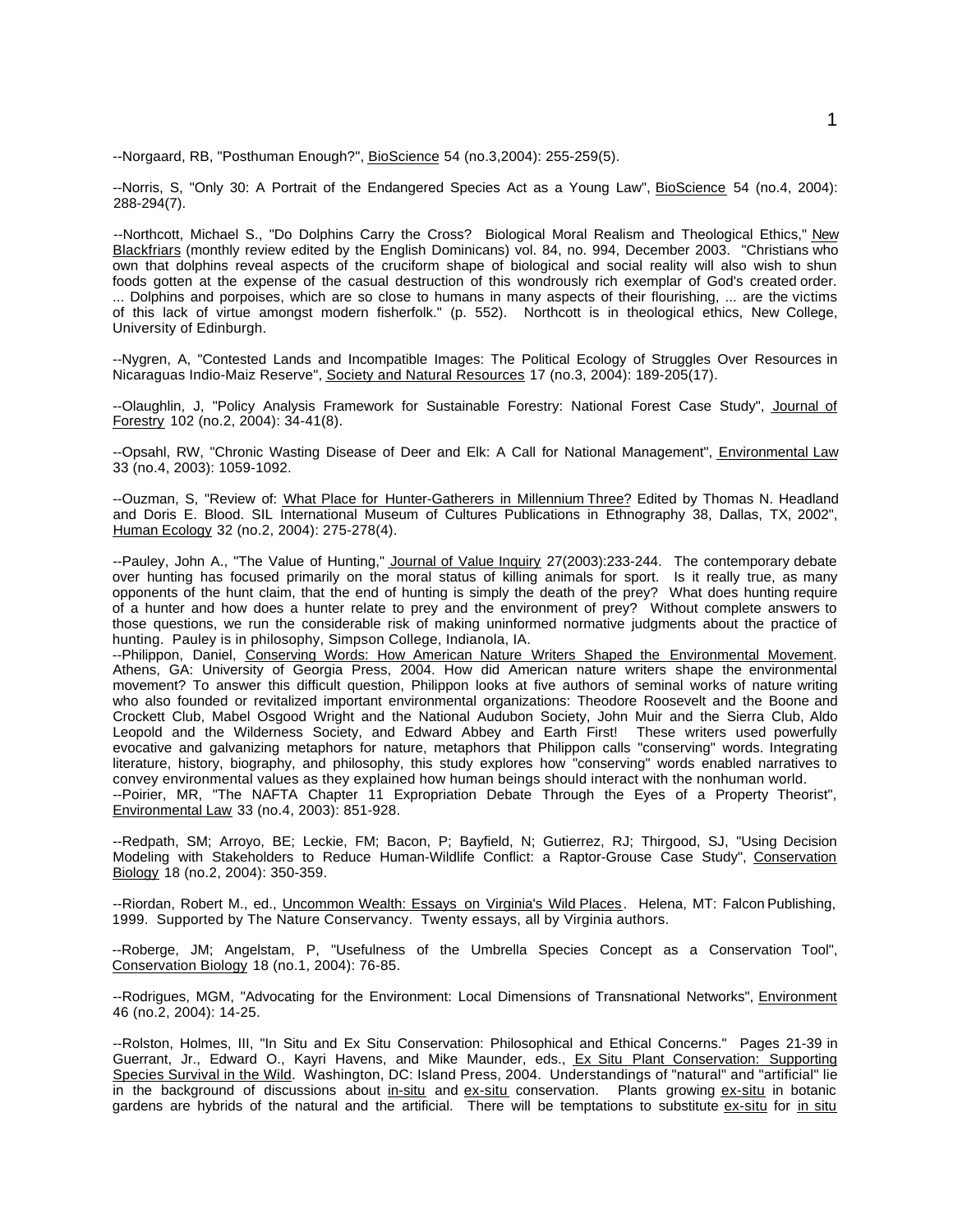conservation, believing this to protect the desired resource base. More radical ethical issues arise regarding intrinsic values in plants. A plant is a living organism with a good of its own, autonomous intrinsic value. In their defense of their lives and species lines, plants are evaluative organisms independently of humans. The intrinsic values in plants are ecosystemically situated. In this sense intrinsic plant value is in-situ. Removed to an ex-situ location, a plant--especially a domesticated or captive plant--becomes something else, compromised in its integrity. Such compromise may be pragmatically and politically necessary, but it needs to be recognized philosophically and ethically as prejudicing the values carried by plants. Unless done with great care and clarity of purpose, ex-situ conservation will undercut in-situ conservation, with a resulting sacrifice of value. Originally a paper for the Chicago Botanic Garden. Rolston is in philosophy at Colorado State University.

--Rolston, Holmes, III, "Die Umweltethik und der Mensch: Über intrinsische Werte in der Nature" (Environmental Ethics and Humans: On Intrinsic Value in Nature)," Scheidewege: Jahresschrift für skeptisches Denken 33, 2003/2004, pages 251-266.

--Romero, C; Andrade, G, "International Conservation Organizations and the Fate of Local Tropical Forest Conservation Initiatives", Conservation Biology 18 (no.2, 2004): 578-580.

--Rosen, CM, "Review of: Gerald Markowitz and David Rosner. Deceit and Denial: The Deadly Politics of Industrial Pollution", Environmental History 9 (no.1, 2004): 147.

--Ruhl, JB; Lant, C; Loftus, T; Kraft, S; Adams, J; Duram, L, "Proposal for a Model State Watershed Management Act", Environmental Law 33 (no.4, 2003): 929-948.

--Salleh, Ariel, "A Green Questionaire" in J. Birkeland, Design for Sustainability, London: Earthscan, 2002.

--Salleh, Ariel, "Ecofeminism as Sociology," Capitalism, Nature, Socialism 14(2003):61-74.

--Salleh, Ariel, "In Defence of Deep Ecology." Pages 107-124 in E. Katz and A. Light (eds.), Beneath the Surface: Critical Essays in the Philosophy of Deep Ecology. Boston: MIT Press. 2000.

--Salleh, Ariel, 2001 "Ecofeminism" in V. Taylor and C. Winquist (eds.), The Postmodern Encyclopaedia. London: Routledge, 2001.

--Salleh, Ariel, "Global Alternatives and the Meta-Industrial Class", in R. Albritton et al (eds.), New Socialisms: Futures Beyond Globalization. London: Routledge, 2004.

--Sanderson, Steven E., "Keynote Address: Yellowstone Biennial Science Conference," Yellowstone Science 12 (no. 1, Winter 2004):5-12. Conference theme and this address compares conservation in Greater Yellowstone Ecosystem and the Serengeti in Africa, with lessons from and for other areas. Sanderson is bleak, especially about Africa. The World Parks Congress in 2003 in Durban, South Africa was "a difficult and troubling exercise, in which conservation was hardly invoked with pride." Formerly effective conservationists have sold out to a policy that insists on "no negative impact on local peoples." Poverty eradication has radically undermined conservation goals of the UN and the World Bank, although the record of such projects is dismal. "Wild nature in our time has been converted into a contested area that is debated, not in terms of nature itself, but purely in terms of economic potential." Conservation is blamed for "keeping people out and keeping people poor" although the supposed "integrated development" programs that follow solve none of the deeper problems." Sanders is President and CEO of the Wildlife Conservation Society, associated with the Bronx Zoo. See also "The Future of Conservation," Foreign Affairs, September 2002.

--Schlotterbeck, J, "Preserving Biological Diversity with Wildlife Corridors: Amending the Guidelines to the California Environmental Quality Act", Ecology Law Quarterly 30 (no.4, 2003): 955-990.

--Schrom, D; Bradley, G, "Can We Use Science to Know Our Ends?", BioScience 54 (no.4, 2004): 284-285(2).

--Simberloff, D, "A Rising Tide of Species and Literature: A Review of Some Recent Books on Biological Invasions", BioScience 54 (no.3, 2004): 247-254(8).

--Sokstad, Erik, "Engineered Fish: Friend or Foe of the Environment?" Science 297(13 Septembner 2002):1797-1799. With the world's fish consumption rising, transgenic fish might alleviate pressure on wild stocks. But researchers worry that genetically engineered fish, if they escaped, could wreak ecological havoc.

--Sprouse, T, "Review of: Alternate Futures for Changing Landscapes: The Upper San Pedro River Basin in Arizona and Sonora by Carl Steinitz, Hector Arias, Scott Bassett, Michael Flaxman, Tomas Goode, Thomas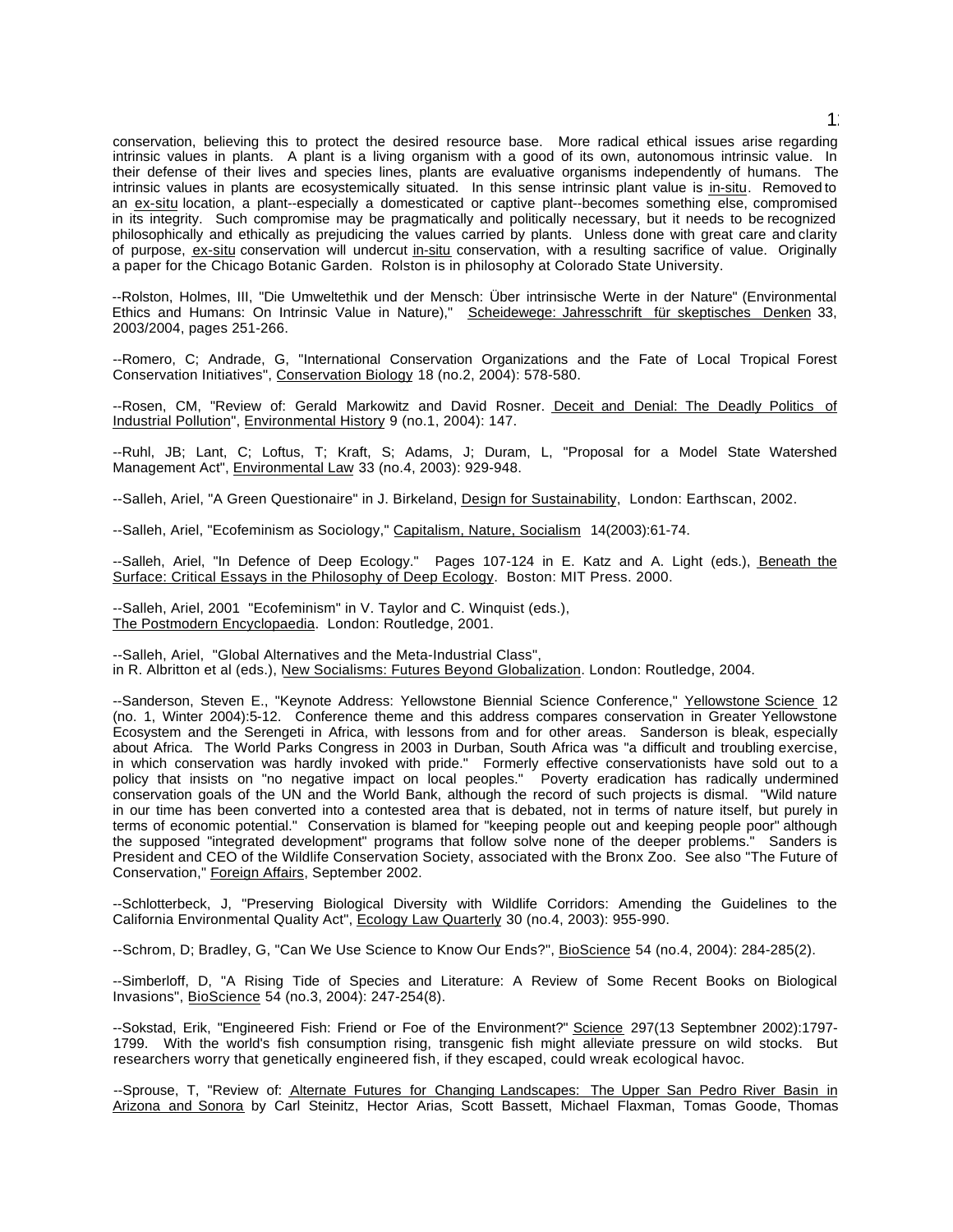Maddock III, Dave Mount, Richard Peiser & Allen Shearer", Natural Resources Journal 43 (no.3, 2003): 918-920.

--Squatriti, P, "Offa's Dyke between Nature and Culture", Environmental History 9 (no.1, 2004): 37-56.

--Stamand, MG; Merriam, DH, "Defensible Moratoria: The Law Before and After the Tahoe-Sierra Decision", Natural Resources Journal 43 (no.3, 2003): 703-752.

--Steffen, W; Andreae, MO; Bolin, B; Cox, PM; Crutzen, PJ; Cubasch, U; Held, H; Nakicenovic, N; Scholes, RJ; TalaueMcManus, L, "Abrupt Changes: The Achilles' Heels of the Earth System", Environment 46 (no.3, 2004): 8- 21.

--Tabarelli, M; Cardoso da Silva, JM; Gascon, C, "Forest fragmentation, synergisms and the impoverishment of neotropical forests", Biodiversity and Conservation 13 (no.7, 2004): 1419-1425(7).

--Tangley, Laura (and others), "The Growing Threat of Wildlife Disease," National Wildlife 41(no. 3, April/May 2003):37-44. West Nile virus, chronic wasting disease, and other diseases that threaten to move from wildlife to humans, often facilitated by crowding and modern means of travel.

--Teich, GMR; Vaughn, J; Cortner, HJ, "National Trends in the Use of Forest Service Administrative Appeals", Journal of Forestry 102 (no.2, 2004): 14-19(6).

--Treves, A; Naughtontreves, L; Harper, EK; Mladenoff, DJ; Rose, RA; Sickley, TA; Wydeven, AP, "Predicting Human-Carnivore Conflict: A Spatial Model Derived from 25 Years of Data on Wolf Predation on Livestock", Conservation Biology 18 (no.1, 2004): 114-125.

--Van Den Bergh, JCJM; Rietveld, P, "Reconsidering the Limits to World Population: Meta-analysis and Metaprediction", BioScience 54 (no.3, 2004): 195-204(10). We performed a meta-analysis on the basis of 69 past studies that have assessed a limit to the world population. The estimates of this limit range from 0.5 billion to 1 x 1021 billion people. A meta-analysis allows us to see what overall picture emerges when different methods, limiting factors, levels of aggregation, and data are taken into account. Limiting factors for the world population include water availability, energy, carbon, forest products, nonrenewable resources, heat removal, photosynthetic capacity, and the availability of land for food production. Methods employed in the population studies include spatial extrapolation, modeling of multiple regions, temporal extrapolation, actual supply of a resource, hypothetical modeling, and dynamic systems modeling. Many studies rely on important assumptions about the level of technology, the energy intake per person, and the available arable land. The meta-analysis employs both descriptive statistics and regression analysis. We used the findings of these analyses to propose a number of meta-estimates of limits to world population. When taking all studies into account, the best point estimate is 7.7 billion people; the lower and upper bounds, given current technology, are 0.65 billion and 98 billion people, respectively. We offer a range of other conditional estimates as well. An important conclusion of this study is that recent predictions of stabilized world population levels for 2050 exceed several of our metaestimates of a world population limit.

--VanNijnatten, DL, "Review of: International Encyclopedia of Environmental Politics John Barry and E. Gene Frankland, eds", Environments 31 (no.3, 2003): 83-84.

--Vaughan, S, "How Green is NAFTA? Measuring the Impacts of Agricultural Trade", Environment 46 (no.2, 2004): 26-42.

--Waldhardt, R; Simmering, D; Otte, A, "Estimation and prediction of plant species richness in a mosaic landscape", Landscape Ecology 19 (no.2, 2004): 211-226(16).

--Walters, BB, "Local Management of Mangrove Forests in the Philippines: Successful Conservation or Efficient Resource Exploitation?", Human Ecology 32 (no.2, 2004): 177-195(19).

--Welsh, MM, "Reaction of the National Environmental Groups to Devolution", Society and Natural Resources 17 (no.4, 2004): 293-304(12).

--Wensveen, Louke van, book review of Holmes Rolston, Genes, Genesis, and God: Values and Their Origins in Natural and Human History, Conservation Biology 18 (no. 2, 2004): 590-1.

--White, SM; Paster, EL, "Creating Effective Land Use Regulations through Concurrency", Natural Resources Journal 43 (no.3, 2003): 753-780.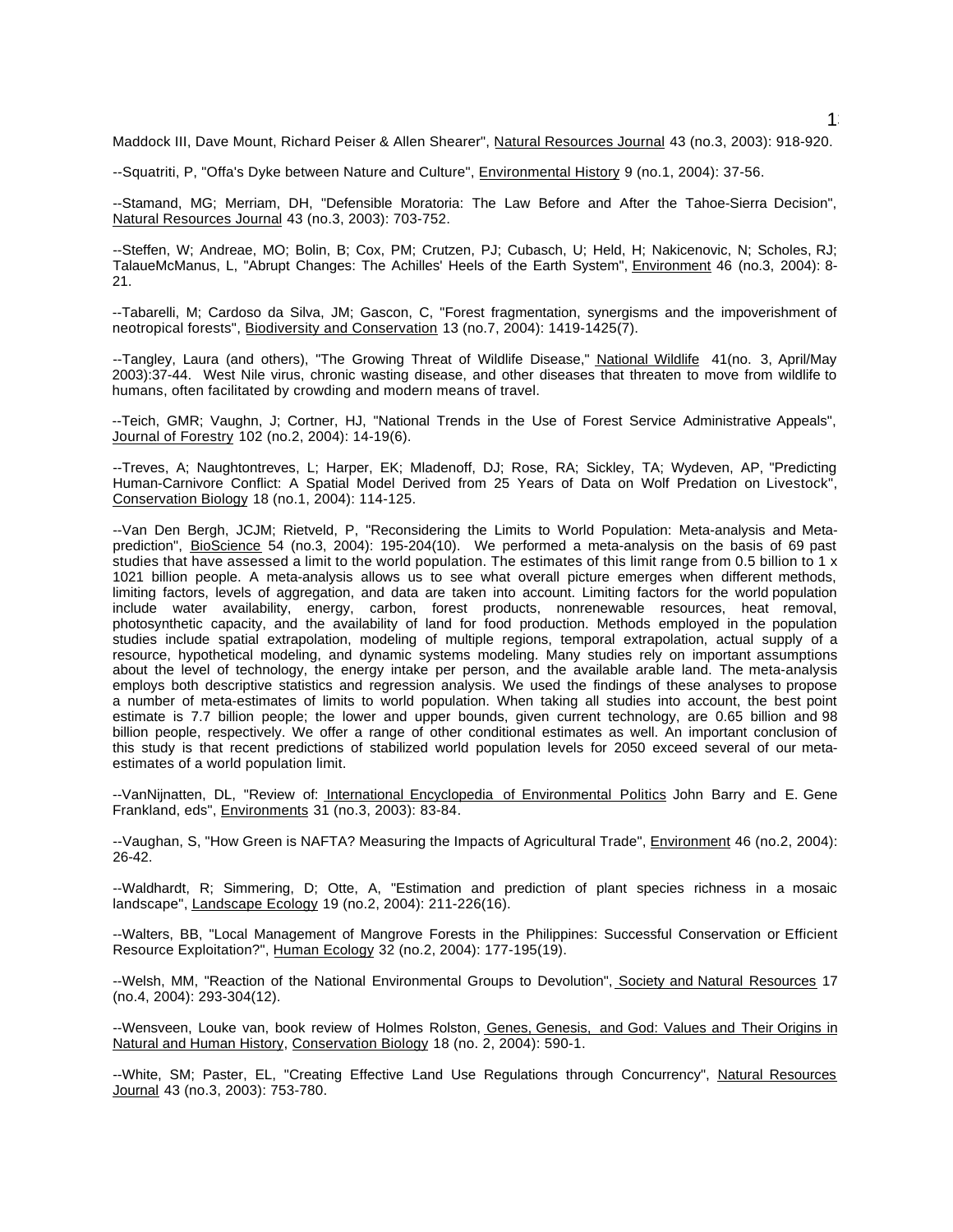--Wright, Richard T., Environmental Science: Toward a Sustainable Future, 9th edition. Upper Saddle River, NJ: Pearson, Prentice-Hall, 2005. An environmental science textbook with ethics and policy on almost every page. For example, there are sections: What is the Stewardship Ethic? Can Ecosystems Be Restored? The Dilemma of Immigration. The Ethical Dilemma of China's Population Policies. Erosion by Equation (difficulties of measuring the damage of erosion). The Lifeboat Ethics of Garret (sic) Hardin. Showdown in the New West (nuclear wastes). Transfer of Energy Technology to the Developing World. The Rights of Smokers? DDT for Malaria Control: Hero or Villain? "Affluenza": Do You Have It? Stewardship of the Atmosphere. The Tangier Island Covenant (crab and oyster harvesting in the Chesapeake Bay, and a covenant mediated by two churches there). Wright is biology emeritus, Gordon College, Massachusetts.

--Xie, Y; MacKinnon, J; Li, D, "Study on biogeographical divisions of China", Biodiversity and Conservation 13 (no.7, 2004): 1391-1417(27).

--Xu, J; Wilkes, A, "Biodiversity impact analysis in northwest Yunnan, southwest China", Biodiversity and Conservation 13 (no.13, 2004): 959-983(25).

#### **ISSUES**

**Immigration.** Sierra Club members turned out in record numbers to elect five new members to the Board of Directors of the 700,000 member grassroots environmental organization. A slate of would-be directors running on the need to decrease immigration to stem US population growth, including former Colorado governor Dick Lamm and ecologist David Pimentel, was soundly defeated, after the most contentious election in club history. Club executive director Carl Pope led a campaign of guilt by association, effectively painting immigration restriction advocates as racists. In the most recent issue of Sierra, Pope writes that "overpopulation is, both globally and nationally, an enormous problem," while also asserting that "anti-immigration advocates in the Sierra Club should argue their position." To do so, however, they will need to have pretty thick skins. Meanwhile, the US population continues to grow by over three million people a year—faster than any other industrialized nation. "Club Members Elect New Directors," The Planet, p.1, June 2004; Carl Pope, "The Virus of Hate: The Sierra Club and the Immigration Debate," Sierra, pp.14-15, May/June 2004.

#### **ISEE OFFICERS**

**President: Dale Jamieson.** Professor of Environmental Studies and Philosophy, New York University, 246 Greene Street, Suite 300, New York NY 10003-6677. Phone: 212-998-5429. Fax: 212-995-4832. Website: http://www.esig.ucar.edu/ HP\_dale.html. Email: dwj3@nyu.edu.

**Vice-President: Clare Palmer**. Centre for Philosophy, Institute for Environment, Philosophy and Public Policy, Furness College, Lancaster University, Lancaster LA1 4YG. Phone: +44(0)1524 592501. E-mail c.palmer@lancaster.ac.uk.

**Secretary: Paul Thompson.** Department of Philosophy, 503 South Kedzie Hall, Michigan State University, East Lansing, MI 48824-1022. Email: thomp649 @pilot.msu.edu.

**Treasurer: Lisa Newton**. Director, Program in Environmental Studies, Fairfield University, Fairfield, Connecticut 06824. Phone: 1-203-254-4128. E-mail: lhnewton @fair1.fairfield.edu.

## **ISEE REGIONAL REPRESENTATIVES**

**Africa: Johan P. Hattingh,** Department of Philosophy, University of Stellenbosch, 7600 Stellenbosch, South Africa. Hattingh heads the Unit for Environmental Ethics at Stellenbosch. Phone: 27 (country code) 21 (city code) 808-2058 (office), 808-2418 (secretary); 887-9025 (home); Fax: 886-4343. Email: jph2@akad.sun.ac.za.

**Australia and New Zealand: William Grey,** Room E338, Department of Philosophy, University of Queensland, 4067, Queensland 4072 AUSTRALIA. Email: wgrey@mailbox.uq.edu.au.

**China: Yu Mouchang,** Institute of Philosophy, Chinese Academy of Social Sciences, Beijing, 100732, China. **Yang Tongjin**, Institute of Philosophy, Chinese Academy of Social Sciences, Beijin,100732, China. E-mail: yangtong12@sina.com.

**Taiwan: Edgar Lin,** Biology Department, Tunghai University, Taichung, Taiwan 40704. Email: edgarlin@ms5.hinet.net. Phones: 886-4-3595622 office; 886-4-3590991 home. Fax: 886-4-3595953.